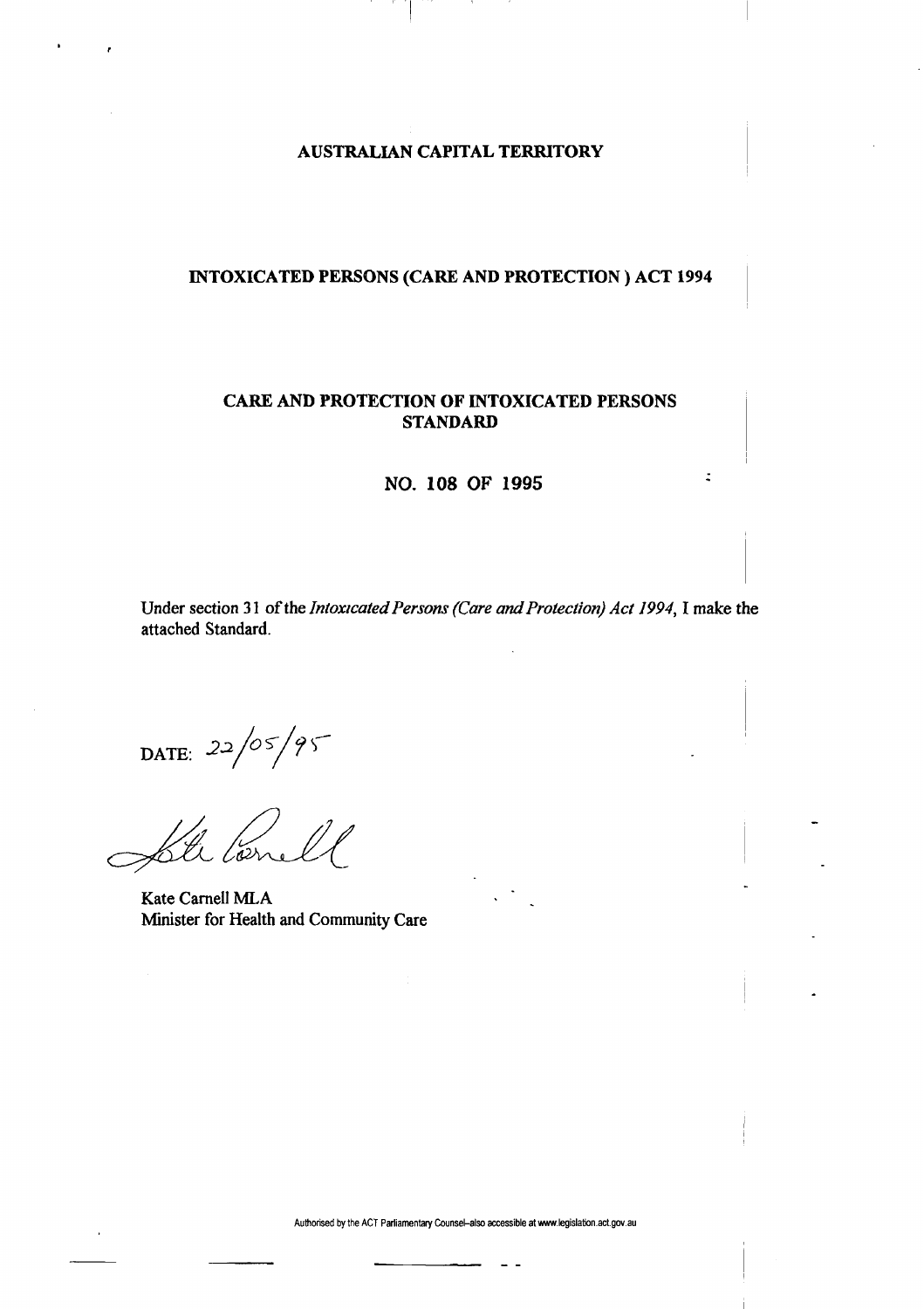# CARE AND PROTECTION OF INTOXICATED PERSONS STANDARD

## 1. Title

This Standard is called the Care and Protection of Intoxicated Persons Standard.

## 2. Commencement

The provisions of this standard, other than paragraph 6.2(a), take effect on notification of the Standard in the *Gazette.* 

Paragraph 6.2(a) of the Standard takes effect on 1 January 1996.

## 3. Purpose

This Care and Protection of Intoxicated Persons Standard establishes minimum requirements for the manner in which a person licensed to provide a caring service, pursuant to the *Intoxicated Persons (Care and Protection) Act 1994* ("the Act"), shall provide that service.

The principal purpose of setting these minimum requirements is to maintain the dignity and privacy, and protect the health and safety, of persons who are admitted to a place licenced to provide a caring service.

The requirements are also intended to protect the health and safety of carers working in such places.

## 4. Interpretation *\ \*

In this Standard:

(a) the terms "carer", "licensed place", "licensee", "manager" and "responsible person" have the same meaning as those terms have under the Act, and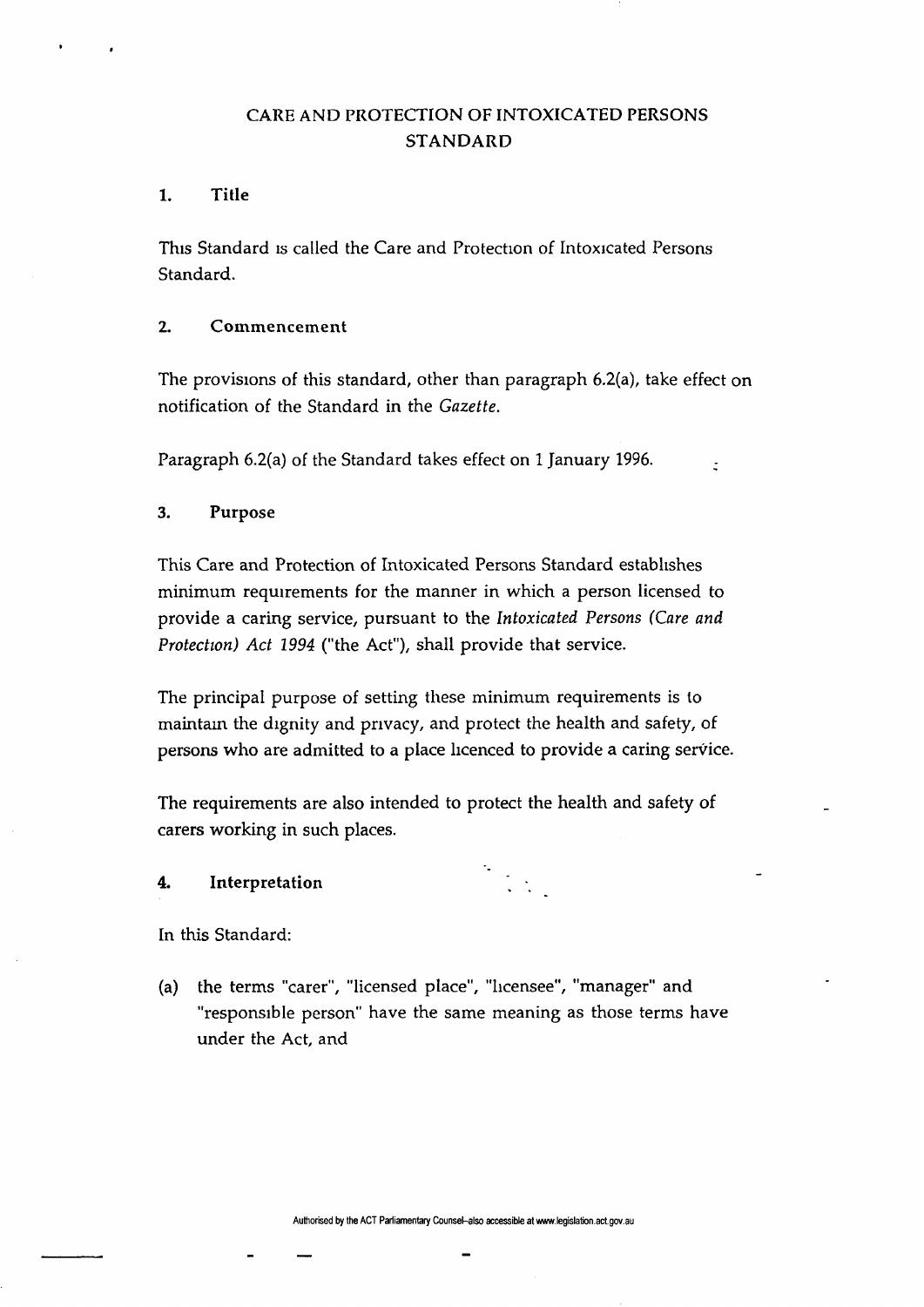- (b) "client" means an intoxicated person who is released from custody under section 4 of the Act into the care of the manager of a licensed place, whether or not the person is admitted to the licensed place
- 5. Respect for clients to be observed

A licensee or the manager of a licensed place shall ensure that a carer at a licensed place:

- (a) attempts to ascertain from a client the name by which he or she prefers to be addressed and, where a client indicates his or her preferred name, shall require the carer to use that name in addressing, or referring to, the client;
- (b) discourages a client in an intoxicated state from behaving in a way which may cause him or her embarrassment when he or she is sober;
- (c) where a client requires assistance in bathing, dressing or using toilet facilities, provides such assistance with discretion and, where possible, is a carer of the same sex as the client;
- (d) enables a client, where he or she does not require assistance to bathe, dress or use toilet facilities, to carry out these activities in private, provided that enabling the client to carry out these activities unsupervised or unobserved would not place the client at risk;
- (e) where clothing is provided to a client, ensures the clothing is clean, in good order and appropriate having regard to the size, sex and age of the client;
- (f) advises the client that a telephone is available for use by the client and, where the client wishes to make a local telephone call enables the client to make at least one such call free of charge; and

Authorised by the ACT Parliamentary Counsel-also accessible atwww.legislation.act.gov.au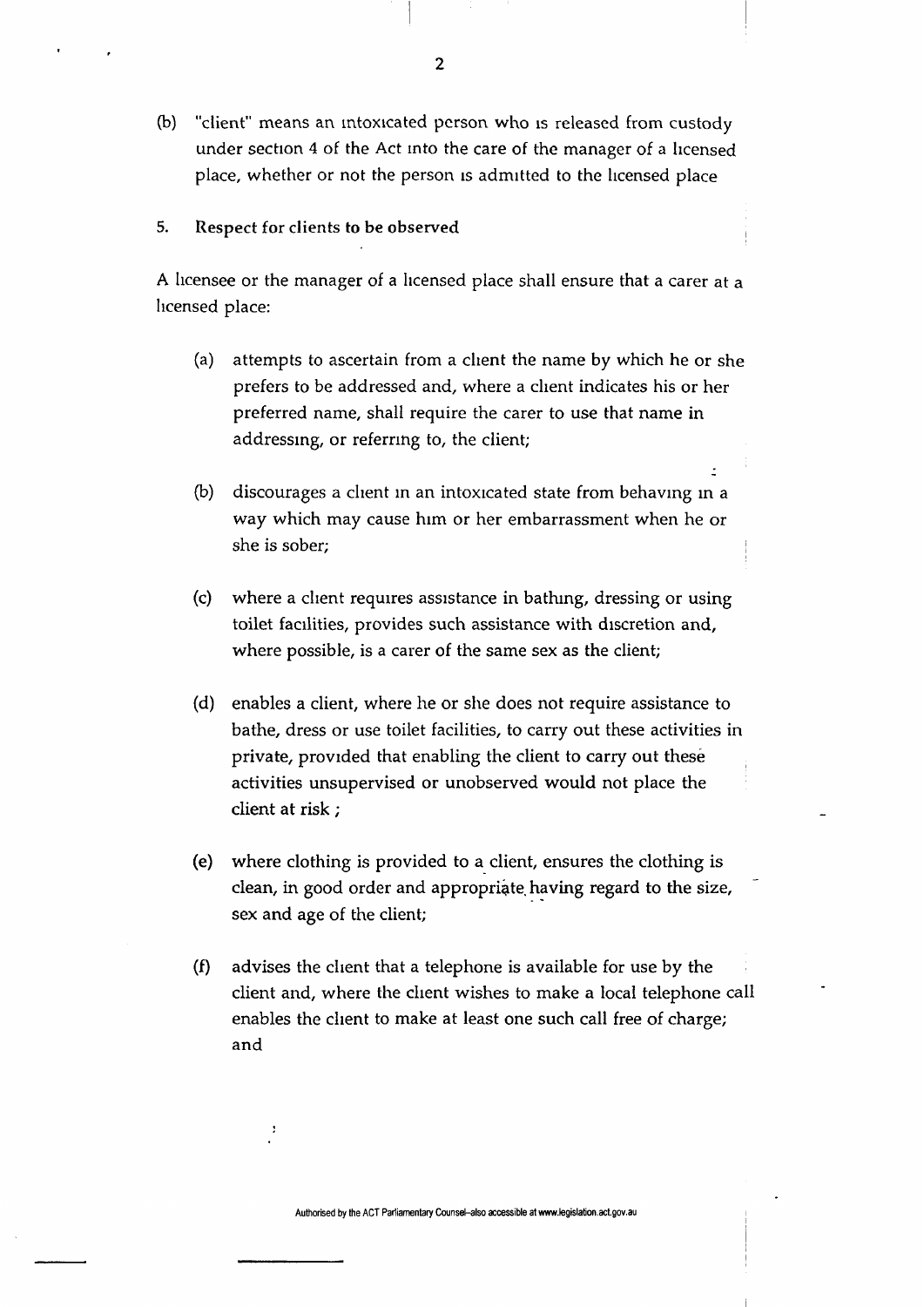(g) makes all other reasonable efforts to treat each client with respect and dignity.

6. Suitability, safety and security of facilities at licensed place

### *Design of place to maintain privacy*

6.1 Subject to paragraph 6.2(b), a licensee shall ensure that the design of a licensed place enables a client to bathe, dress and use toilet facilities in private.

*Facilities to be suitable for use by and, enable observation of, clients* 

6.2 A licensee shall ensure that facilities at a licensed place:

- (a) are suitable for use by a client who may have a disability, whether or not this is due to his or her intoxicated state;
- (b) enable a carer to supervise and lawfully observe clients, to the extent necessary for the purposes of the Act.

*Facilities and equipment to be maintained, cleaned and safe for use* 

6.3 A licensee or the manager of a licensed place shall ensure that a licensed place, including facilities and equipment at the place, is adequately maintained and cleaned and safe for use by carers and clients and, in particular, that:

- (a) carers are aware of, and observe, procedures for minimising  $\overline{\phantom{a}}$ and monitoring the spread of infection or infestation;
- (b) the ventilation of the premises prevents lingering unpleasant odours;
- (c) if spillage of blood or other body substances occurs, any area of the premises affected is cleaned before the area is further used by clients, carers or other persons;

**Authorised by the ACT Parliamentary Counsel-also accessible at www.legislation.act.gov.au**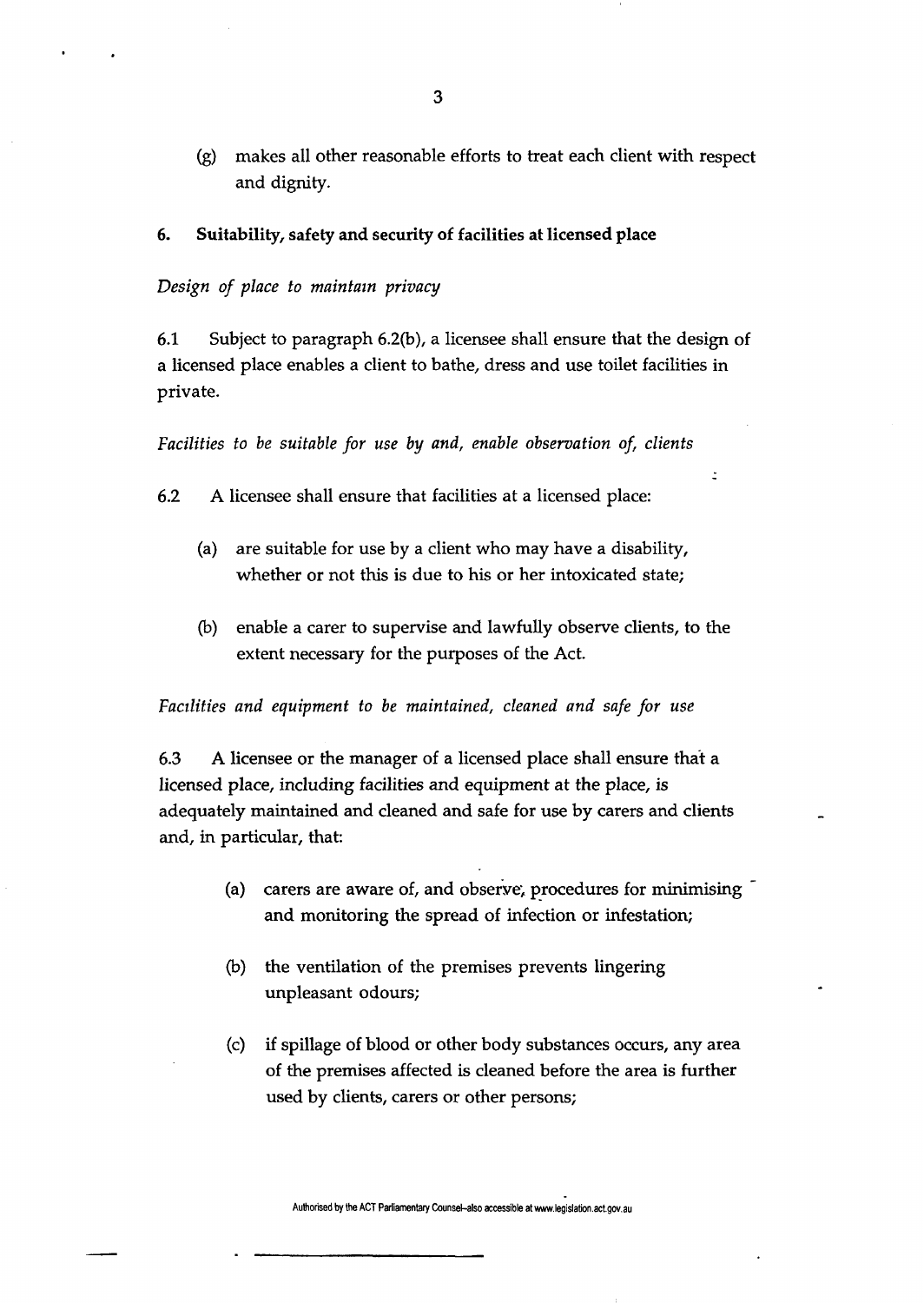- (d) where a client uses a bed at the place, the linen provided is clean,
- (e) bedding, including pillows and mattresses, is coated with plastic and is cleaned between use by different clients;
- (f) sharps containers are provided for disposal of items such as hypodermic needles and syringes

## *Smoking permitted in limited circumstances*

6.4 A licensee or the manager of a licensed place shall not permit the smoking of tobacco in the licensed place other than where a client, carer or other person smokes in a common area of the place (other than a lobby, hall, stairway, elevator or dining area) provided that a similar area of comparable standard in which smoking is not permitted is provided.

### *Security for persons and property to be adequate*

6.5 A licensee shall ensure that:

- (a) a licensed place provides adequate personal security for carers and clients;
- (b) there are adequate facilities at a licensed place for the secure storage of the property of carers and clients; and

a licensee or the manager of a licensed place shall ensure that:

- (c) safe work practices are observed in a-licensed place, including procedures for responding to the violent or aggressive behaviour of clients, such as the use of duress alarms or other means of contacting police;
- (d) where a client's behaviour is such that it threatens the safety or security of persons or property at a licensed place, police intervention is sought; and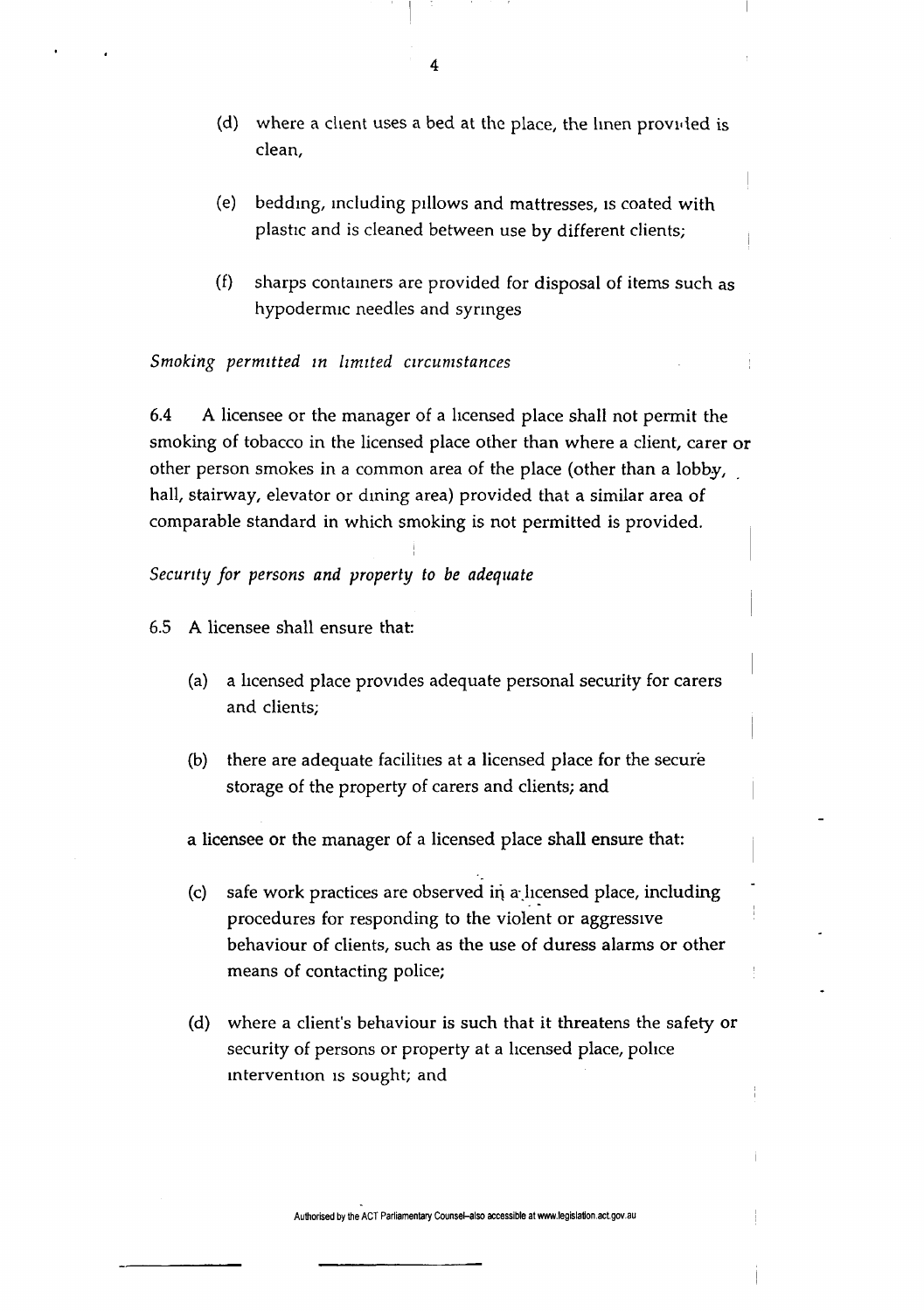(e) work practices at a licensed pi ice are monitored and reviewed annually for the purpose of ersuring that they are effective in protecting the health and safety of clients and carers.

## *Safekeeping of clients' property*

- 6.6 A licensee or the manager of a licensed place shall ensure that:
	- (a) an itemised list is compiled of any items of property belonging to a client, which are given to a carer for safekeeping;
	- (b) such a list is checked
		- (i) where the items of property belonging to the client are given to the carer, in the presence of a police officer who is releasing the client into the care of the manager of the licensed place - by that police officer; and
		- (ii) where the items of property are given to the carer other than in the presence of a police officer - by a second carer;
	- (c) a client is provided with a receipt by the carer who compiles the list;
	- (d) any property given to a carer for safekeeping is stored securely;
	- (e) where any property given by a client to a carer, for safekeeping, is dealt with in any way prior to its return to the client a record is made of that dealing with the property;
	- (f) while a client is at a licensed place he or she has access to his or her property, given to a carer for safekeeping, except where it appears to the manager that access to that property could reasonably be taken to threaten the safety or security of any person (including the client) or property at the licensed place;
	- (g) any property given by a client to a carer, for safekeeping, is:

Authorised by the ACT Parliamentary Counsel-also accessible at www.legislaton.act.gov.au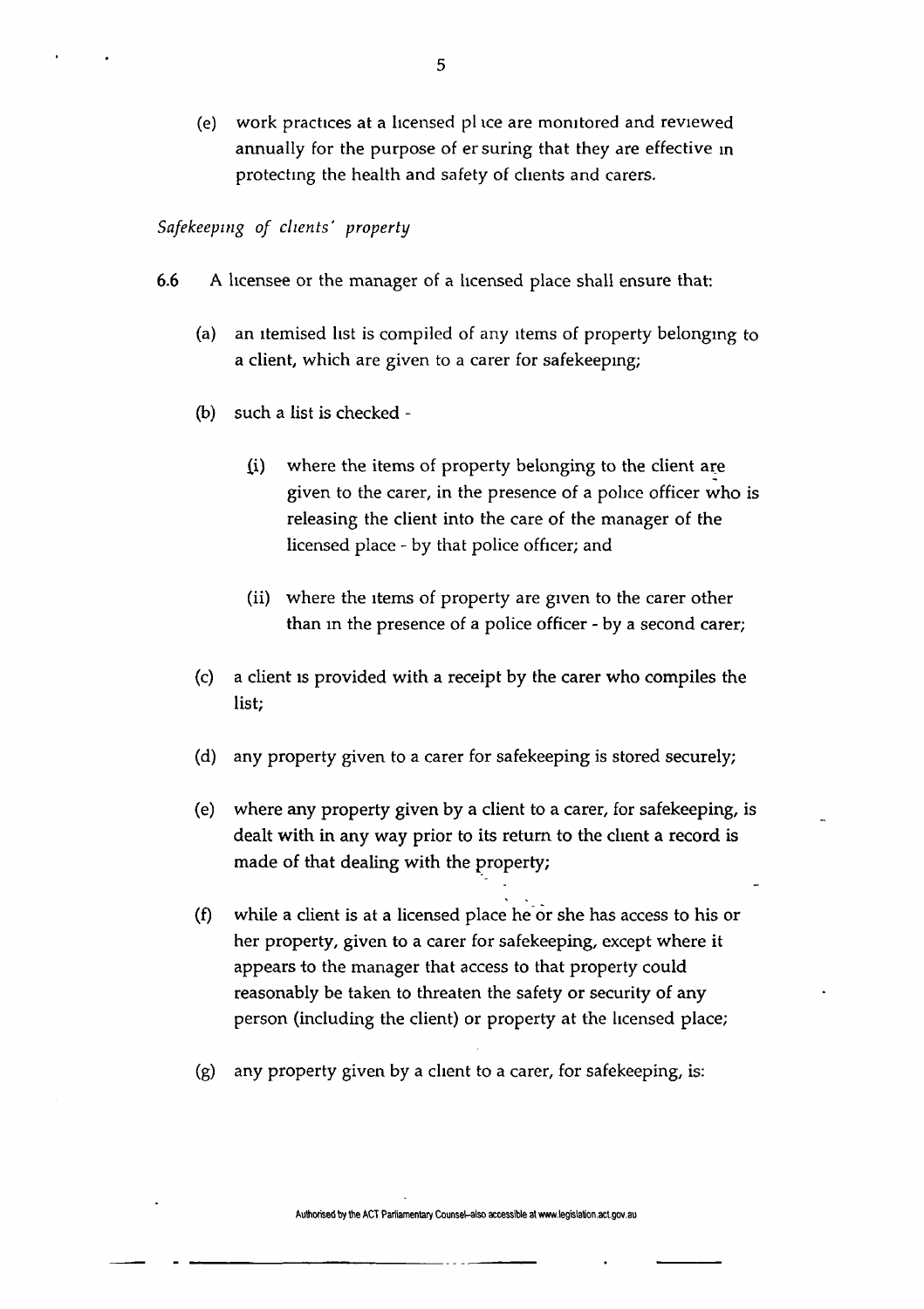- (l) where the client is able and willing to accept the return of the p operty, returned to the client prior to his or her departure from the place;
- (ii) where the client is being removed from the licensed place to a hospital by ambulance, and the client is unable or unwilling to accept the return of the property, given to an ambulance officer to be held on behalf of the client;
- (iii) where the client is being removed from the licensed place to police custody, and the client is unable or unwilling to accept the return of the property, given to a police officer to be held on behalf of the client; or
- (IV) where the client is being removed from the licensed place other than by ambulance or by the police and the client is unable or unwilling to accept the return of the property, given to a responsible person prior to the client leaving the place; and
- (h) where any property is returned or given to a person by a carer in accordance with the preceding paragraph, the carer attempts to obtain a signed receipt from the person to whom the property is returned or given; and
- (i) any property, other than property which is of no intrinsic value, which is not returned to a client or given to another person in accordance with paragraph 6.6(g) prior to the client's departure from a licensed place, or which is not subsequently collected by the client, is retained for 28 days from the day on which the client left the place, after which period it is handed over to police.

## *Accidents to be reported*

6.7 Where a carer at a licensed caring place becomes aware of an accident at the place or an incident in which a person's behaviour is abusive or harmful or injurious to that person or another, or results in

**6**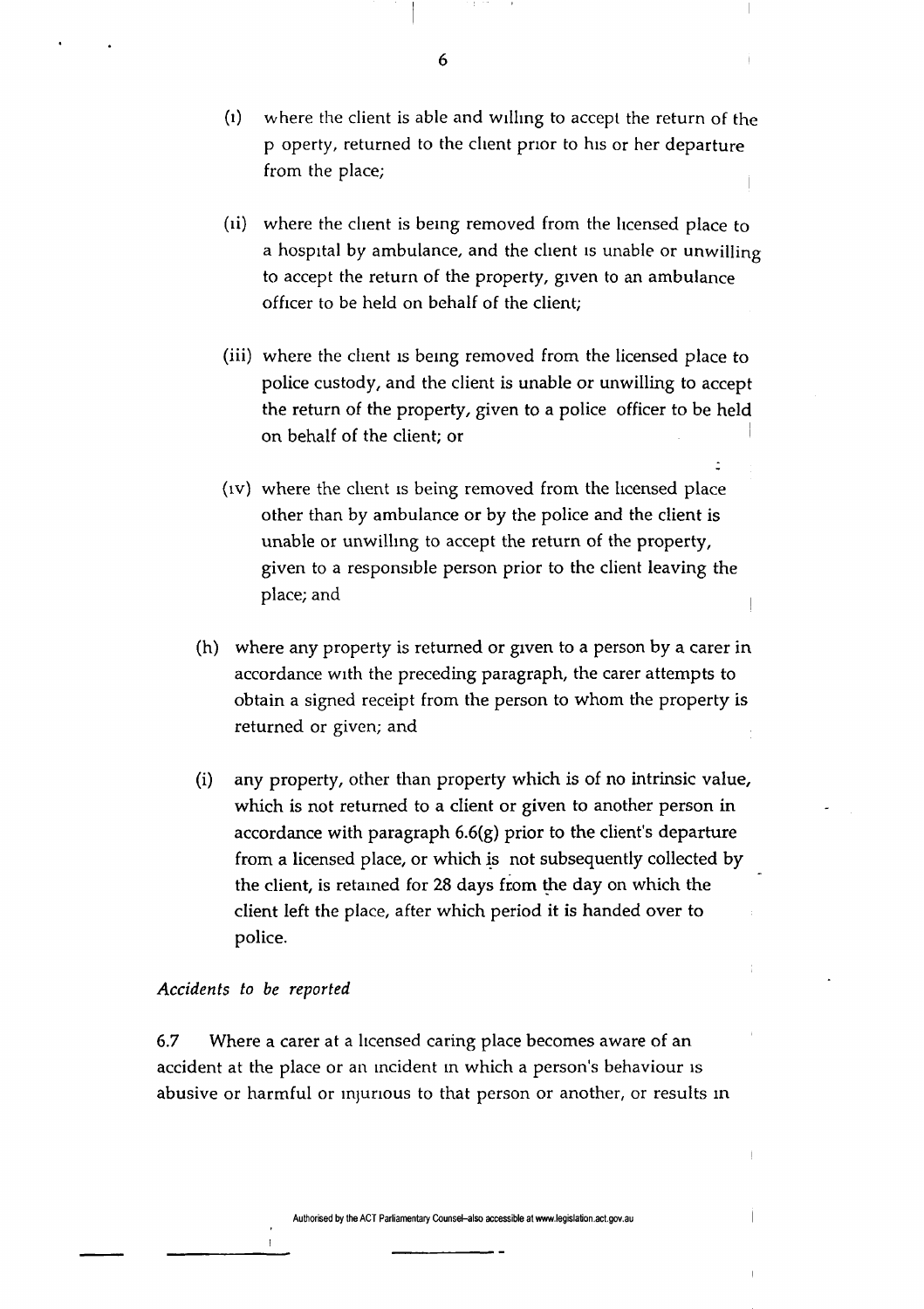damage to property, at the place, the carer shall make a written report of the details of the accident or incident, including details of any action taken in response to the accident or incident, and provide the report to the manager.

## 7. Care and monitoring of clients

#### *Admission of clients*

7.1  $\rightarrow$  A licensee or the manager of a licensed place shall ensure that, on the admission of a client to the place, a carer

- (a) observes and records whether the client is breathing normally and is conscious;
- (b) attempts to obtain a recent alcohol and drug use history for the client, from the client or any person present who may be able to assist in this regard;
- (c) attempts to ascertain from the client whether the condition of the client is the result of intoxication alone or may be attributed to injury or some other physical or mental condition, for example, diabetes or head injury: and
- (d) where it appears to the carer that a client is under the age of 18 years, makes reasonable attempts to ascertain the age of the client and, where the carer has reason to believe that the client is under the age of 18 years, complies with section 103(1) of the *Childrens' Services Act 1986*';\_

## *Monitoring and care of client following admission*

7.2 A licensee or the manager of a licensed place shall ensure that the following requirements relating to the care of a client are complied with -

(a) the breathing of the client is observed and, where the client is asleep, the extent to which the client is able to be roused is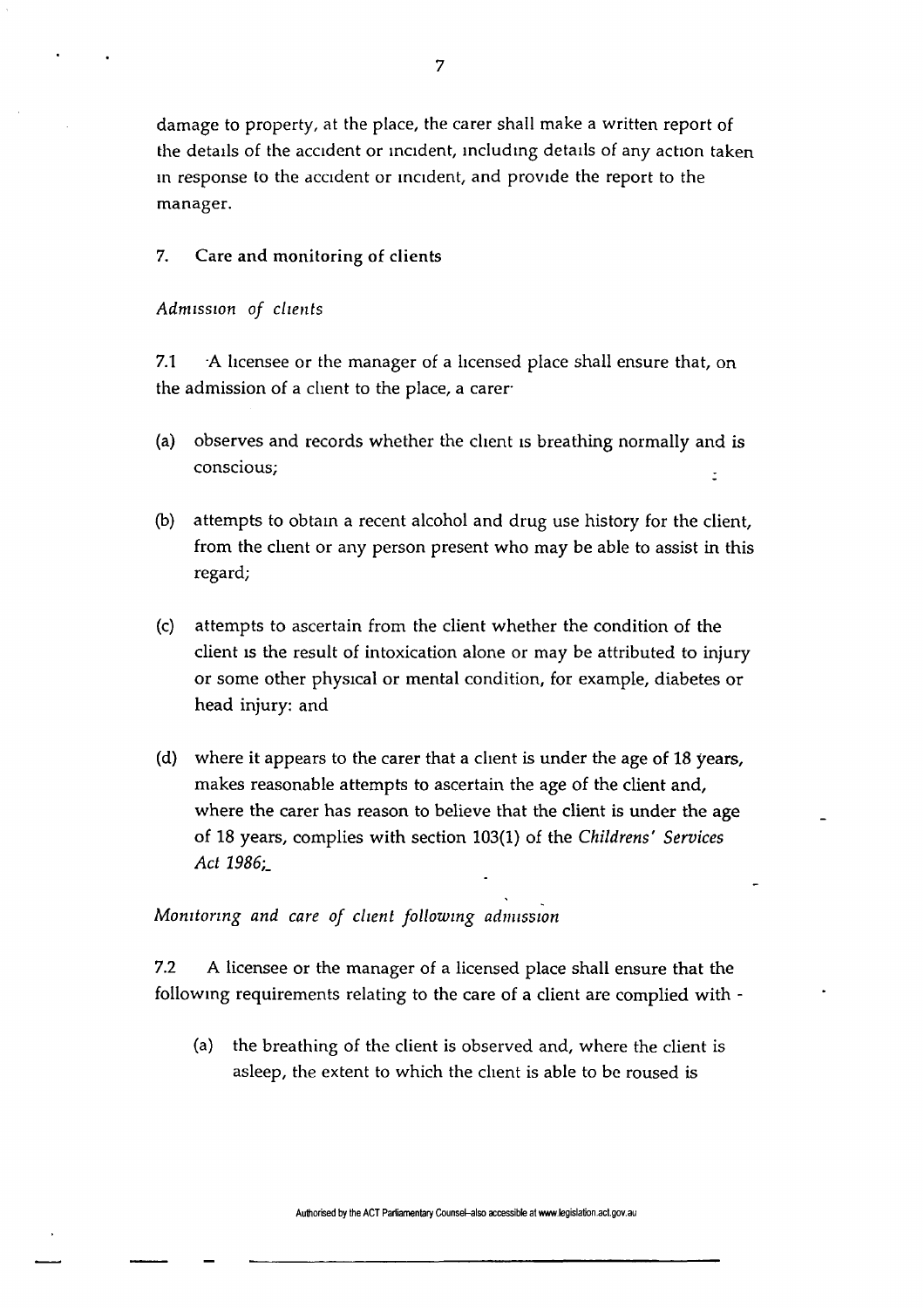checked, at least every 15 minutes, following admission to a licensed place,

- (b) if the client is unsteady on his or her feet, or otherwise has difficulty in moving, he or she is suitably assisted,
- (c) medical attention is sought for the client if either the client requests such attention or a carer believes the attention to be required, particularly having regard to:
	- (i) symptoms inconsistent with the client being intoxicated alone (including symptoms of withdrawal);
	- (u) the client becoming, or being, where the client is asleep,. unable to be roused,
	- (iii) the client experiencing difficulty breathing or having irregular breathing;
	- (iv) the client complaining of experiencing pain; and
	- (v) the client demonstrating behaviour which may result in him or her causing injury to himself or herself or to others; and
- (d) male and female clients are cared for in areas which are separated so as to ensure that clients in one area are unable to observe clients in the other area.

*Information to be provided and referral to be offered to clients* 

7.3 A licensee or the manager of a licensed place shall ensure that a client is:

- (a) given access to information on safer alcohol and other drug use; and
- (b) offered referral to other services, including alcohol and drug treatment services, as appropriate.

**Authorised by the ACT Parliamentary Counsel-also accessible at www.legislation.act.gov.au** 

8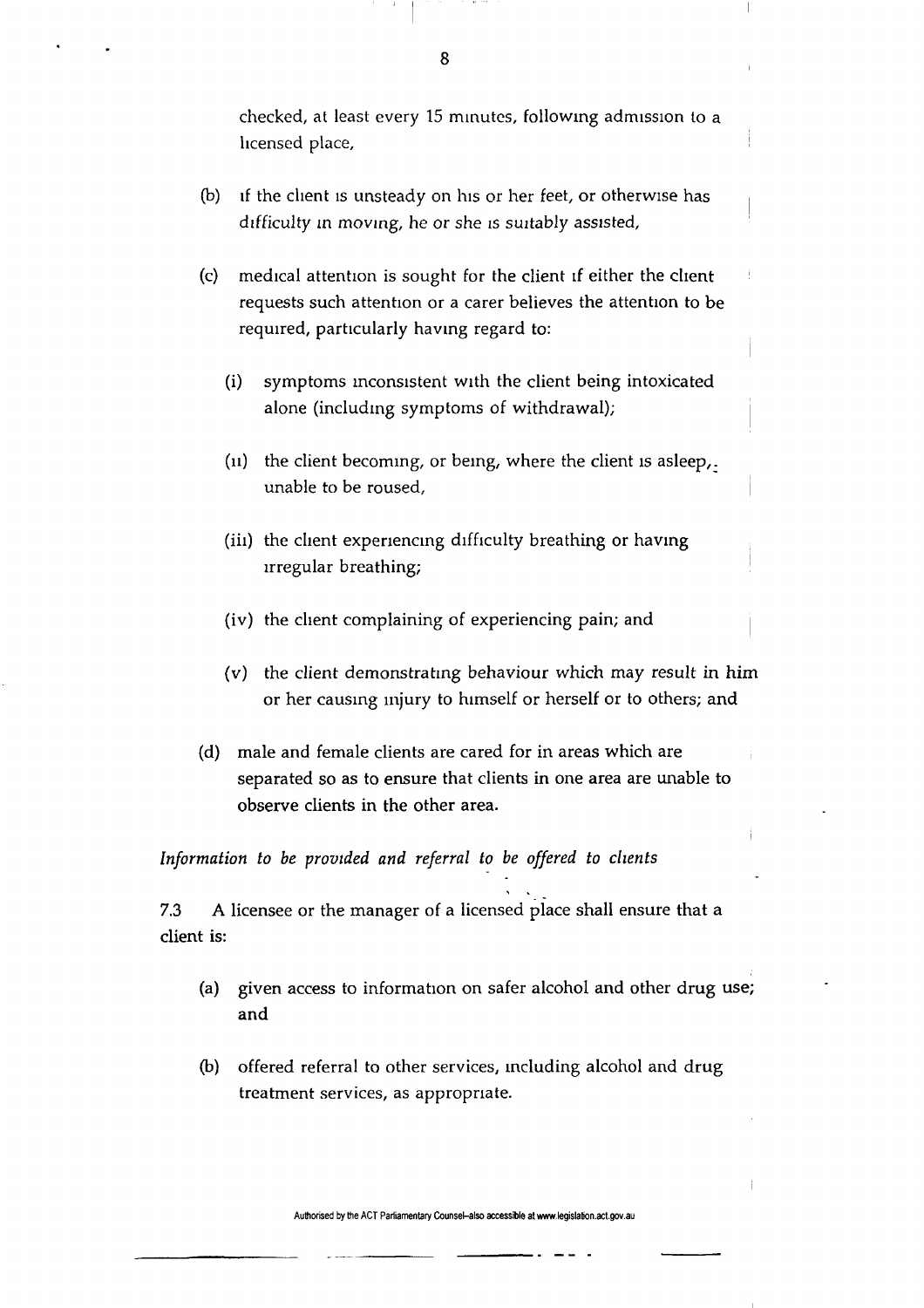### 8. Skills, qualifications and training of carers

## *Skills and qualifications of carers*

- 8 1 A licensee shall ensure that a carer employed at a licensed place
	- (a) is competent to identify a client who is intoxicated or experiencing withdrawal and to manage a client who is intoxicated;
	- (b) is competent to identify when a client.
		- (i) is experiencing difficulty in breathing, or
		- (ii) is, or is becoming, where the client is asleep, unable to be roused;
	- (c) is competent to obtain and record details of a drug and alcohol history;
	- (d) has undertaken training in:
		- (i) referral protocols with the police, hospitals and other relevant agencies; and
		- (ii) the provisions and requirements of the Act;
	- (e) is aware of ACT community and health services available for persons with alcohol and other drug related problems;
	- (f) in relation to a client under the age of 18 years, is aware of any obligations which he or she may have pursuant to the *Childrens' Services Act 1986;* and
	- a licensee or the manager of a licensed place shall ensure that:
	- (g) where a carer employed at the licensed place is inexperienced he or she is supervised by a more experienced carer

**Authorised by the ACT Parliamentary Counsel-also accessible at www.legislation.act.gov.au**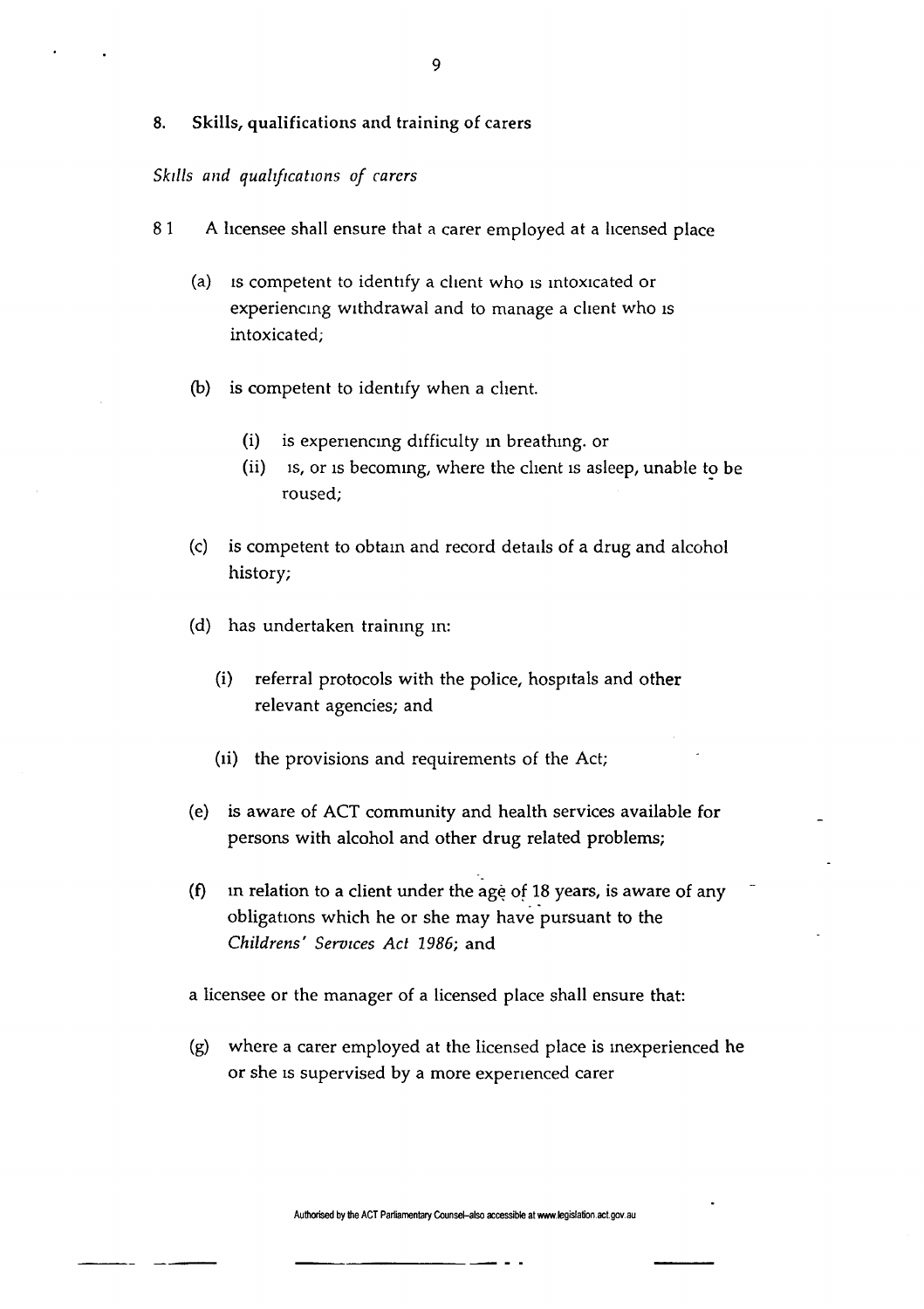### *Education and training of enters to be encouraged*

8 2 A licensee shall encourage carers at a licensed place to participate in continuing education and training related to the work performed by those carers at that place.

## 9. Records

*Records required to be kept* 

9.1 A licensee or the manager of a licensed place shall ensure that a carer makes a record of details of the following, in relation to each client:

- (a) information obtained pursuant to the requirements of subclause 7.1,
- (b) a client's condition, as monitored at least every 15 minutes, in accordance with paragraph 7.2(a),
- (c) behavioural observations of a client;
- (d) any circumstances in which a client is provided with physical assistance by a carer, in which a carer seeks medical assistance on behalf of a client, or in which police intervention is sought due to the behaviour of a client
- (e) any report made pursuant to subclause 6.7, concerning a client; and
- (f) any consent given by a client to the release of information about  $\sim$ that client.

#### *Records to be retained*

9.2 A licensee shall ensure that any records relating to a client at the place are retained for a period of not less than 7 years from the date when the client was last admitted to the place.

**10**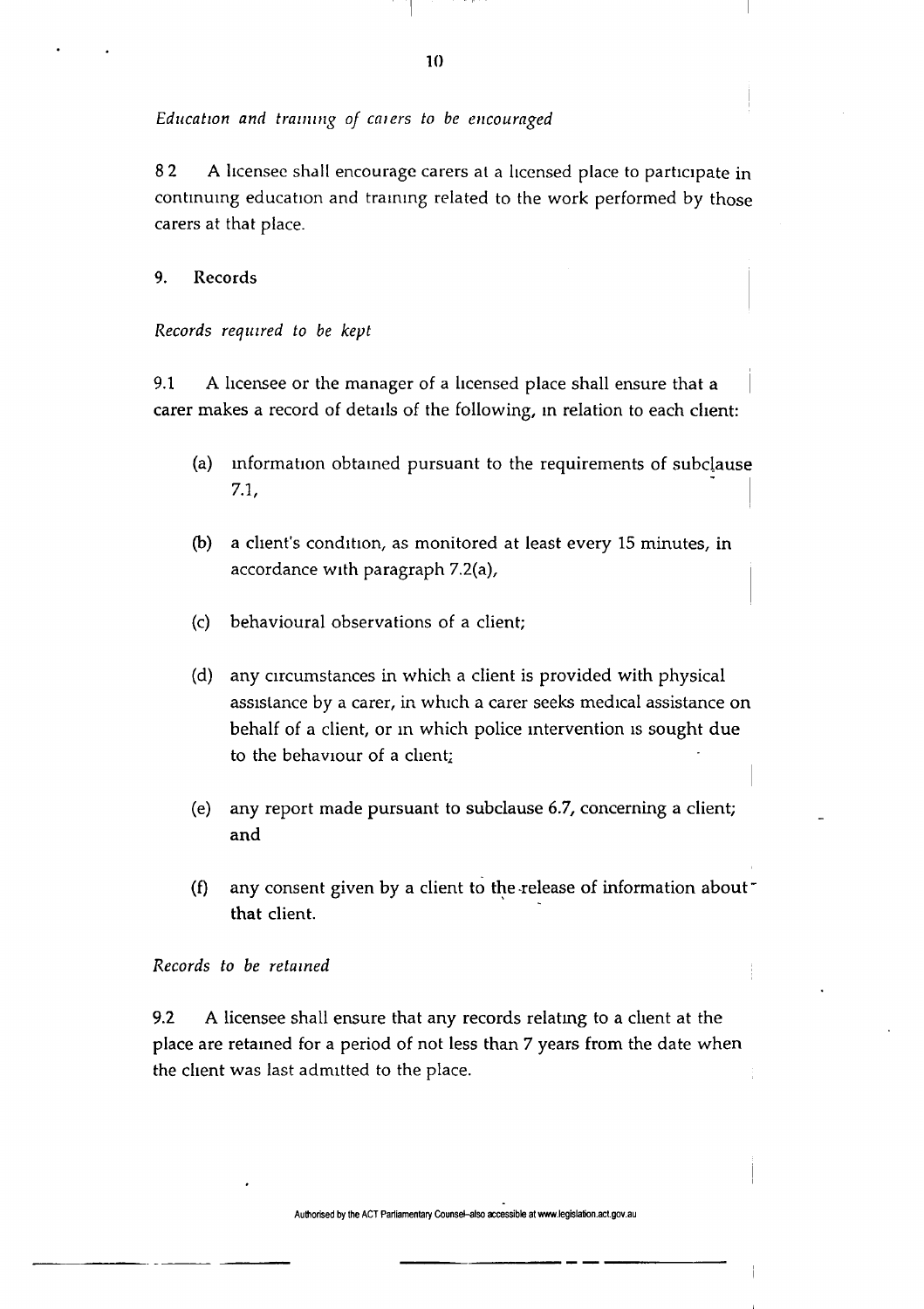#### *Training records*

93 A licensee shall ensure that records of training relating to carers are kept and retained for a period of not less than 7 years from the conclusion of the training to which a record relates and are updated not less than every 12 months

#### 10. Confidentiality of information

#### *Use which may be made of information*

10.1 A licensee or the manager of a licensed place shall ensure that information provided to, or obtained by, a carer, in relation to a client, is treated confidentially and, in particular, shall ensure that the information obtained in accordance with this standard, for the purposes of the Act, is not used for any other purpose unless

- (a) the client has consented to use of the information for that other purpose;
- (b) the licensee or manager believes on reasonable grounds that use of the information for that other purpose is necessary to prevent or lessen a serious and imminent threat to the life or health of the client or another person;
- (c) use of the information for that other purpose is required or authorised by or under law;
- (d) use of the information for that other purpose is reasonably necessary for enforcement of the criminal law or of a law imposing a pecuniary penalty, or for the protection of the public revenue; or
- (e) the purpose for which the information is used is directly related to the purpose for which the information was obtained.